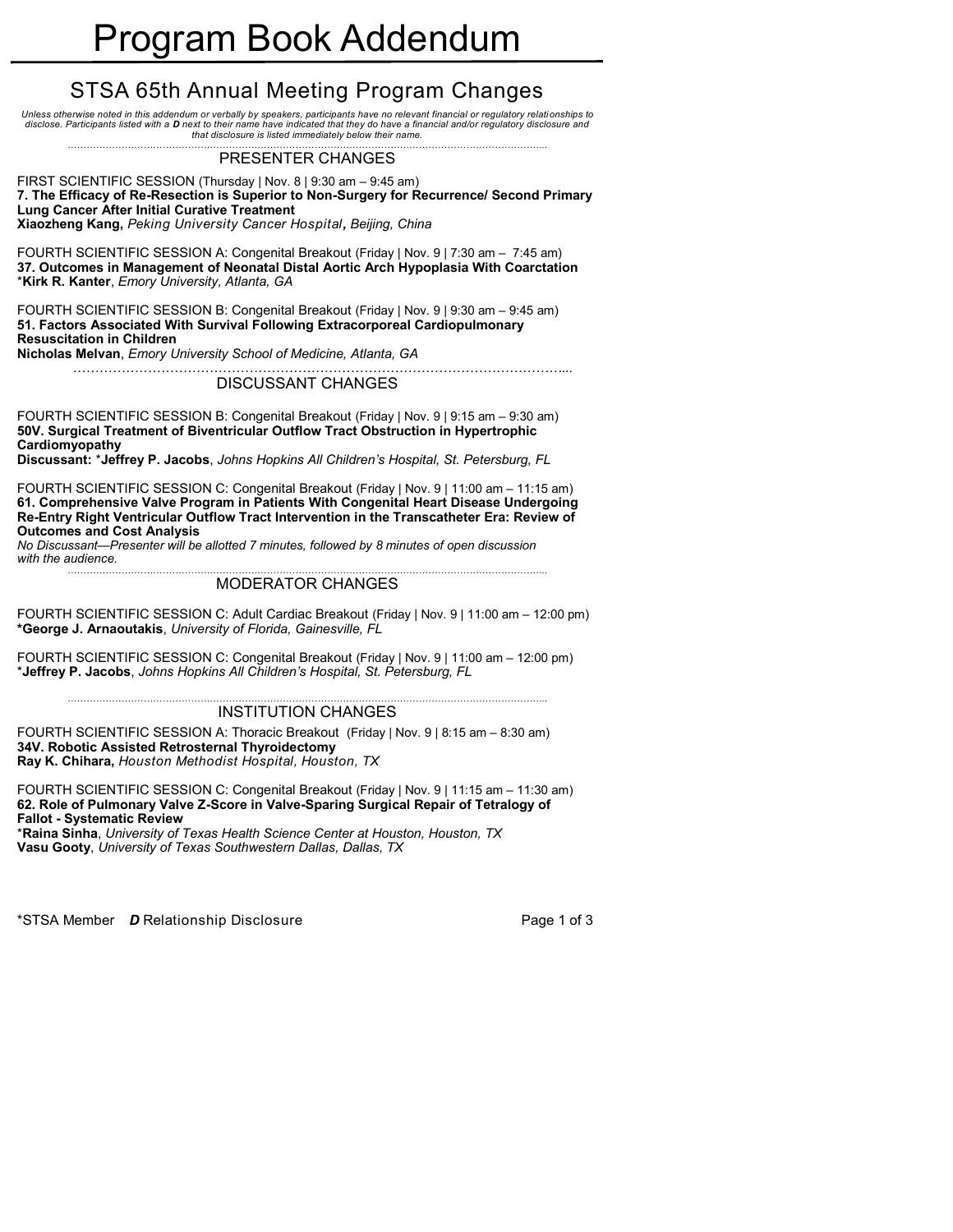# Program Book Addendum

# Thanks to *Gold* Corporate Supporter, **Edwards Lifesciences**

Thanks to Silver Corporate Supporter, **Mallinckrodt Pharmaceuticals**

# ADDITIONAL EXHIBITORS

### **Abbott Structural Heart Booth: 110**

Alpharetta, GA 30022 Abbott Structural Heart is a leader in Cardiovascular Devices. Our products include Trifecta Aortic Valves, Epic Mitral Valves, Regent Aortic Mechanical Valves, Mitraclip, and Amplatzer closure devices.

### **ABIOMED Booth: 2**

### Danvers, MA 01923

Abiomed is a leading provider of medical devices that provide circulatory support. Our products are designed to enable the heart to rest by improving blood flow and/or performing the pumping of the heart. CEO, Chairman, and President Michael R. Minogue has focused the company's efforts on developing ground-breaking technologies designed to improve the patient outcomes focused on native heart recovery. Founded in 1981 for the purpose of developing the world's first artificial heart, Abiomed has remained dedicated to finding ways to bring the most advanced and beneficial technology to patients and physicians.

### **Astute Medical, Inc. Booth: 117**

San Diego, CA 92121 Gauge the risk of acute kidney injury before damage occurs with NephroCheck® in patients who currently have or have had within the past 24 hours acute cardiovascular and/or respiratory compromise.

### **Auris Health Booth: 115**

### Redwood City, CA 94065

The Monarch Platform integrates the latest advancements in robotics, micro-instrumentation, endoscope design, sensing, and data science into one platform to improve outcomes and reduce cost. The first disease in our sight is lung cancer.

### **LivaNova Booth: 206**

### Houston, Texas 77058

As a global leader in cardiac surgery, our advanced solutions have made significant contributions to open-heart surgery outcomes for many patients. Our devices and systems are used in more than 50% of open-heart surgery procedures worldwide. The work doesn't stop there. Our global R&D centers are powered by scientists driven to find smarter and more affordable solutions to treat heart conditions. Through our commitment to continuous training and education, we're responsive to the needs of patients, physicians, hospitals, and healthcare stakeholders.

## **Pacira Pharmaceuticals, Inc. Booth: 106**

Parsippany, NJ 07054

Our in-depth knowledge of the postsurgical pain market, coupled with our passion for delivering improved patient care, drives our commitment to providing solutions that address unmet medical needs and improve clinical results.

\*STSA Member *D* Relationship Disclosure Page 2 of 3